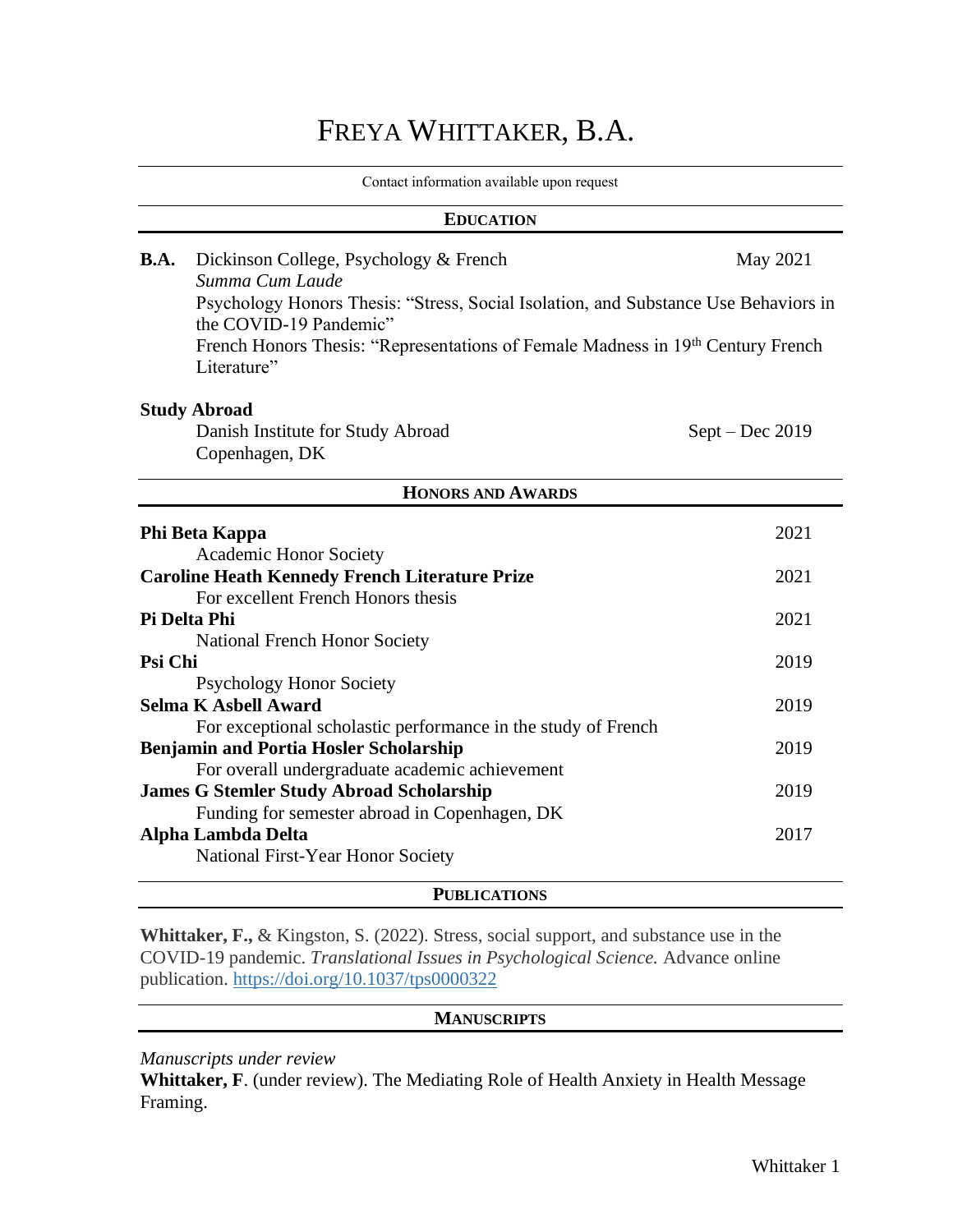### *Manuscripts in preparation*

**Whittaker, F**., Loskot, T., Thomas, F., Finley, E., Lagdamen, J., Elhusseini, S., Monson, C., & Wiltsey Stirman, S. (in preparation). Comparing and Evaluating Methods of Coding Qualitative Interviews in Implementation Research.

LaBash, H., **Whittaker, F.,** Elhusseini, S., Monson, C., & Wiltsey Stirman, S. (in preparation). Identified combinations of facilitators and barriers that result in successful and unsuccessful CPT implementation across US and Canadian healthcare systems.

#### **POSTER PRESENTATIONS**

Loskot, T., **Whittaker, F.**, Thomas, F., Lagdamen, J., Mustchler, C., Kannan, K., Burdo, J., Finley, E., Monson, C., & Wiltsey-Stirman, S. (2021, December). *Therapist perspectives on multi-level factors influencing cognitive processing therapy implementation across three healthcare systems.* Poster presented at the 14<sup>th</sup> Annual Conference on the Science of Dissemination and Implementation in Health.

**Whittaker, F.** (2021, April). *Stress, Social Support, and Substance Use in the COVID-19 Pandemic.* Poster presented at Dickinson College All Sciences Research Symposium.

**Whittaker, F.,** Williams, E., Dionisos, V., Shah, P., & Guardino, C. (2021, April). *Coping, Perceived Stress, and Mental Health Outcomes During the COVID-19 Pandemic.* Poster presented at Dickinson College All Sciences Research Symposium.

**Whittaker, F.,** Williams, E., Dionisos, V., Shah, P., & Guardino, C. (2021, March). *Coping, Perceived Stress, and Mental Health Outcomes During the COVID-19 Pandemic.* Poster presented at Eastern Psychological Association 2021 Virtual Conference.

**Whittaker, F.** (2019, December). *Food Insecurity and Social Psychiatry Treatment Outcomes.* Poster presented at Danish Institute for Study Abroad Student Research Symposium, Copenhagen, Denmark.

#### **RESEARCH EXPERIENCE**

**Research Assistant**, Fidelity, Adaptation, Sustainability, July 2021 – August 2022 and Training (FAST) Lab

Supervisor: Shannon Wiltsey Stirman, PhD.

National Center for PTSD/ Stanford University, Palo Alto, CA

- Coordinate a multisite, NIMH-funded study designed to disseminate and evaluate the efficacy of Written Exposure Therapy (WET) in VA clinics
- Coordinate a NIMH-funded study comparing Consolidated Framework for Implementation Research (CFIR) ratings of interview transcripts vs. ratings of interview recordings
- Rate Cognitive Processing Therapy (CPT) sessions for fidelity, additional elements, and working alliance, to support projects aimed at evaluating the sustainability of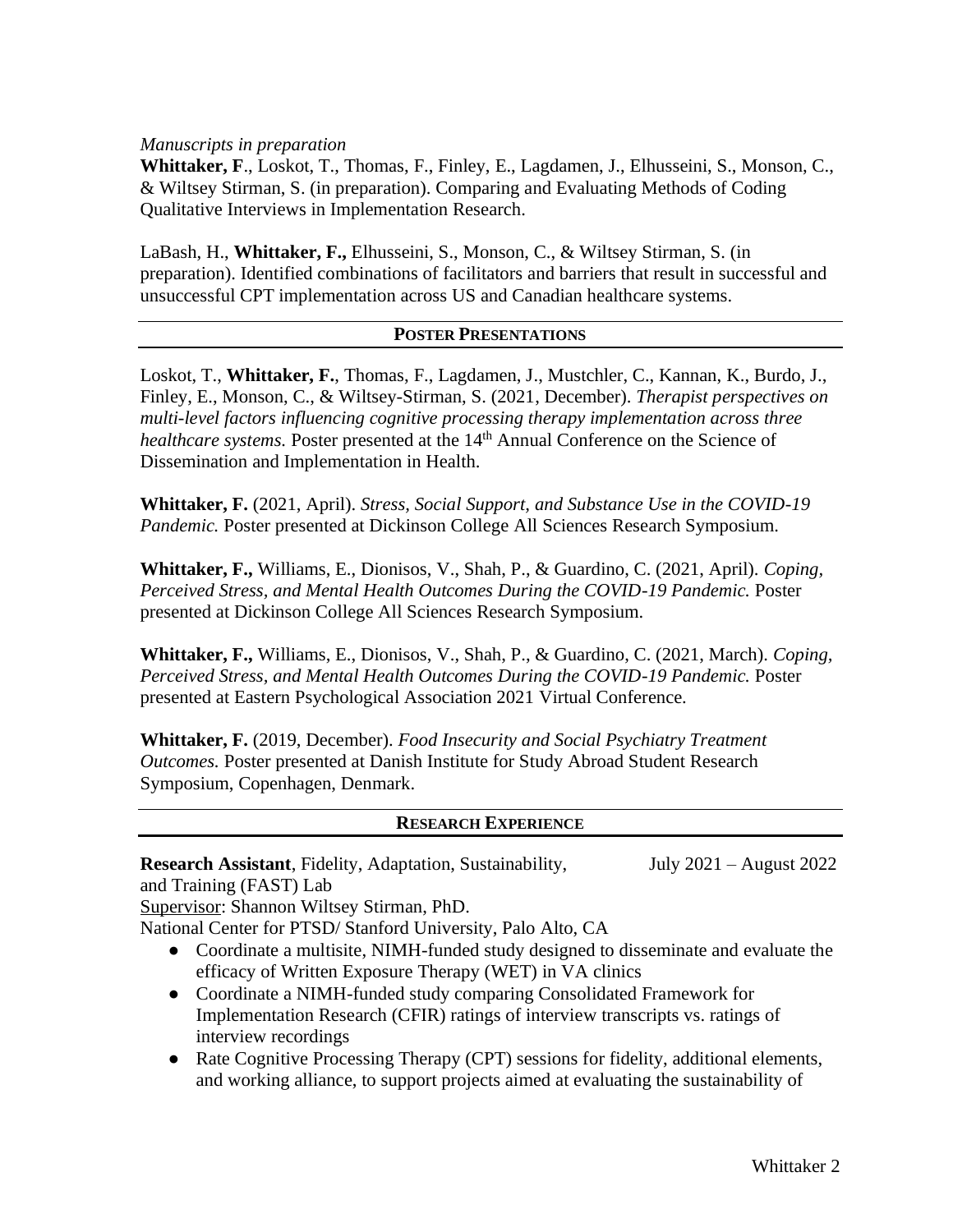CPT implementation programs at VA sites, and testing innovative methods to assess fidelity of CPT delivery in routine mental healthcare settings

- Prepare and submit materials for IRB review
- Clean and analyze quantitative data in R

#### **Psychology Honors Thesis** Aug 2020 – May 2021

*Stress, Social Support, and Substance Use Behaviors in the COVID-19 Pandemic* Advisor: Sharon Kingston, PhD.

Dickinson College, Carlisle, PA

- Designed and executed a correlational study investigating the extent to which greater stress and social isolation resulting from the COVID-19 pandemic were associated with increased substance use in a non-clinical population
- Performed literature reviews to develop hypotheses and evaluate measurement instruments
- Collected, analyzed, and interpreted quantitative data
- Produced manuscript for academic journal publication

# **French Honors Thesis** Aug 2020 – May 2021

*Representations of Female Madness in 19th Century French Literature* Advisor: Adeline Soldin, PhD.

Dickinson College, Carlisle, PA

- Read and analyzed the portrayal of female mental illness and emotional distress in French literature of the 19<sup>th</sup> and early 20<sup>th</sup> centuries
- Drew conclusions about the broader implications of these portrayals in reflecting and shaping contemporary stereotypes about women
- Produced significant analysis (55 pages) in French

#### **Research Assistant**, Stress, Resilience, and Health Lab Aug 2020 – May 2021 Supervisor: Christine Guardino, PhD.

Dickinson College, Carlisle, PA

- Identified outcome variables of interest and assisted in the development of hypotheses in a longitudinal study investigating the impact of the COVID-19 pandemic on undergraduate students' mental and physical health
- Conducted literature searches and assisted in the preparation of manuscripts for conferences and peer-reviewed journals
- Performed statistical analyses (e.g., regression, correlations), scored and managed quantitative data in SPSS

**Research Assistant,** Improving Outcomes for Children of Jan 2020 – May 2021 Caregivers with Substance Use Disorders

Supervisor: Sharon Kingston, PhD.

Dickinson College, Carlisle, PA

- Assisted in development of instruments to evaluate effectiveness of a communitybased intervention for children impacted by caregiver substance use disorder
- Collected, managed, scored, and analyzed data from interviews with adults and children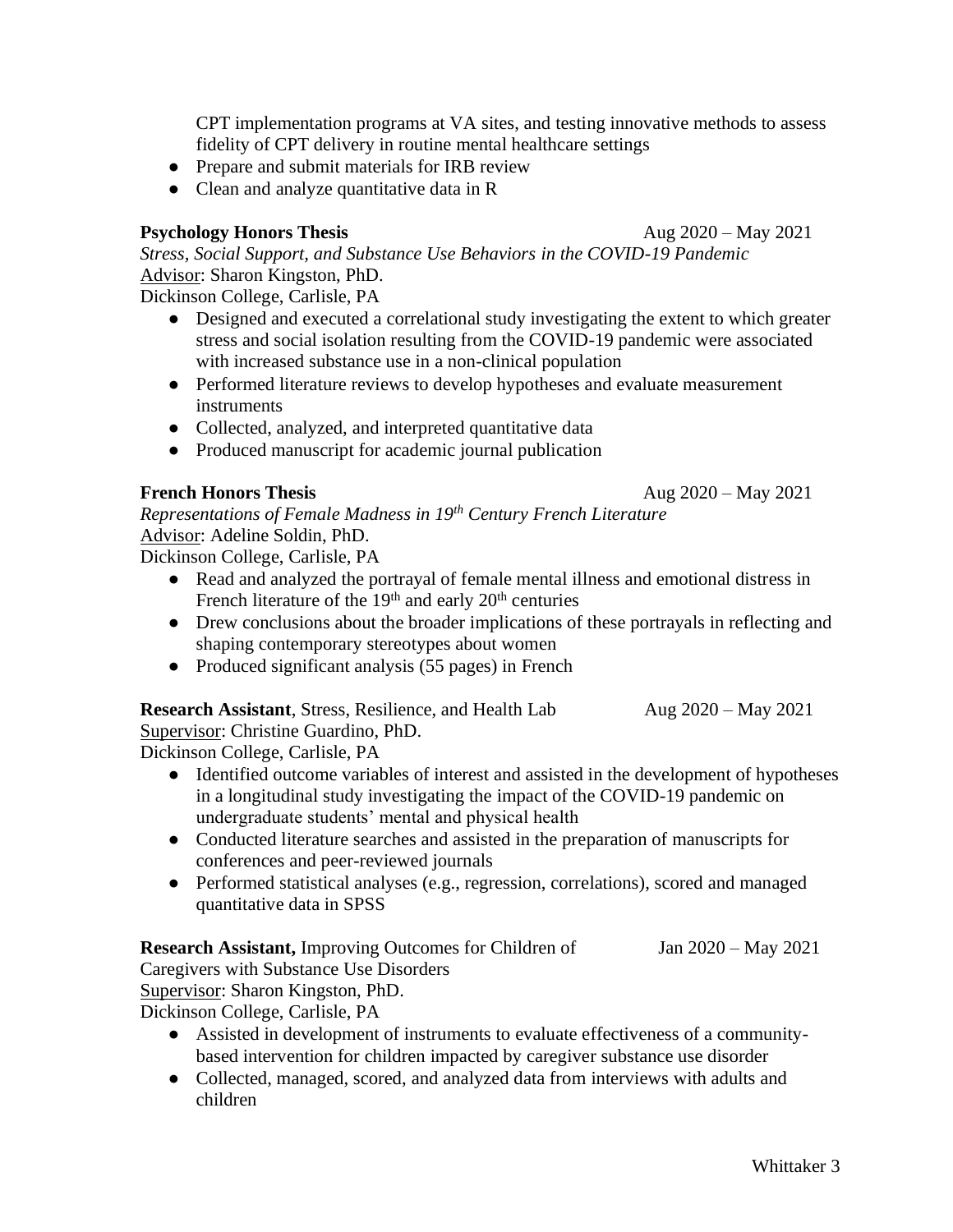● Prepared reports and presentations for local professionals, funding sources, and peerreviewed journals

Whittaker 4

# **Independent Research** Sept 2019 – Dec 2019

*Nutritional Access and Social Psychiatry Treatment Outcomes* Advisor: Eleftherios Saftis, M.A.

Danish Institute for Study Abroad, Copenhagen, DK

- Designed and developed a correlational study on the extent to which a healthful, nutrient-dense diet was associated with more positive outcomes of psychological interventions in the Danish welfare state-funded social psychiatry network
- Collected, coded, and analyzed both qualitative and quantitative data
- Conducted literature searches and review
- Created poster presentation of independent research to communicate findings and implications to stakeholders and the general public

# **TEACHING EXPERIENCE**

**Teaching Assistant**, Department of Psychology Aug 2020 – Dec 2020 *PSYC 120: Introduction to Health Psychology* Dickinson College, Carlisle, PA

- Supervised and facilitated virtual class discussions based on course content
- Instructed students in differentiating between and applying course concepts
- Supported teaching activities as a liaison between instructor and 41 undergraduate students

#### **Statistics Tutor**, Department of Psychology Jan 2019 – May 2020

Dickinson College, Carlisle, PA

- Worked with 7 undergraduate students individually to facilitate an understanding of statistical logic and analyses in psychological research
- Developed student competencies in SPSS and statistical computer programing

# **CLINICAL EXPERIENCE**

#### **Clinical Psychology Practicum** Aug 2019 – Dec 2019

Danish Institute for Study Abroad, Copenhagen, DK

- Observed, assessed, and interviewed mental health service users to inform intervention planning
- Applied cognitive behavioral and psychodynamic approaches to psychotherapeutic support in a welfare-funded community mental health center

# **OTHER RELEVANT EXPERIENCE**

#### **Student Interviewer** Aug 2020 – May 2021

Dickinson College Office of Admissions, Carlisle, PA

- Conducted evaluative interviews with prospective undergraduate students to assess interpersonal factors that contribute to undergraduate admission outcomes
- Maintained professionalism with prospective students and families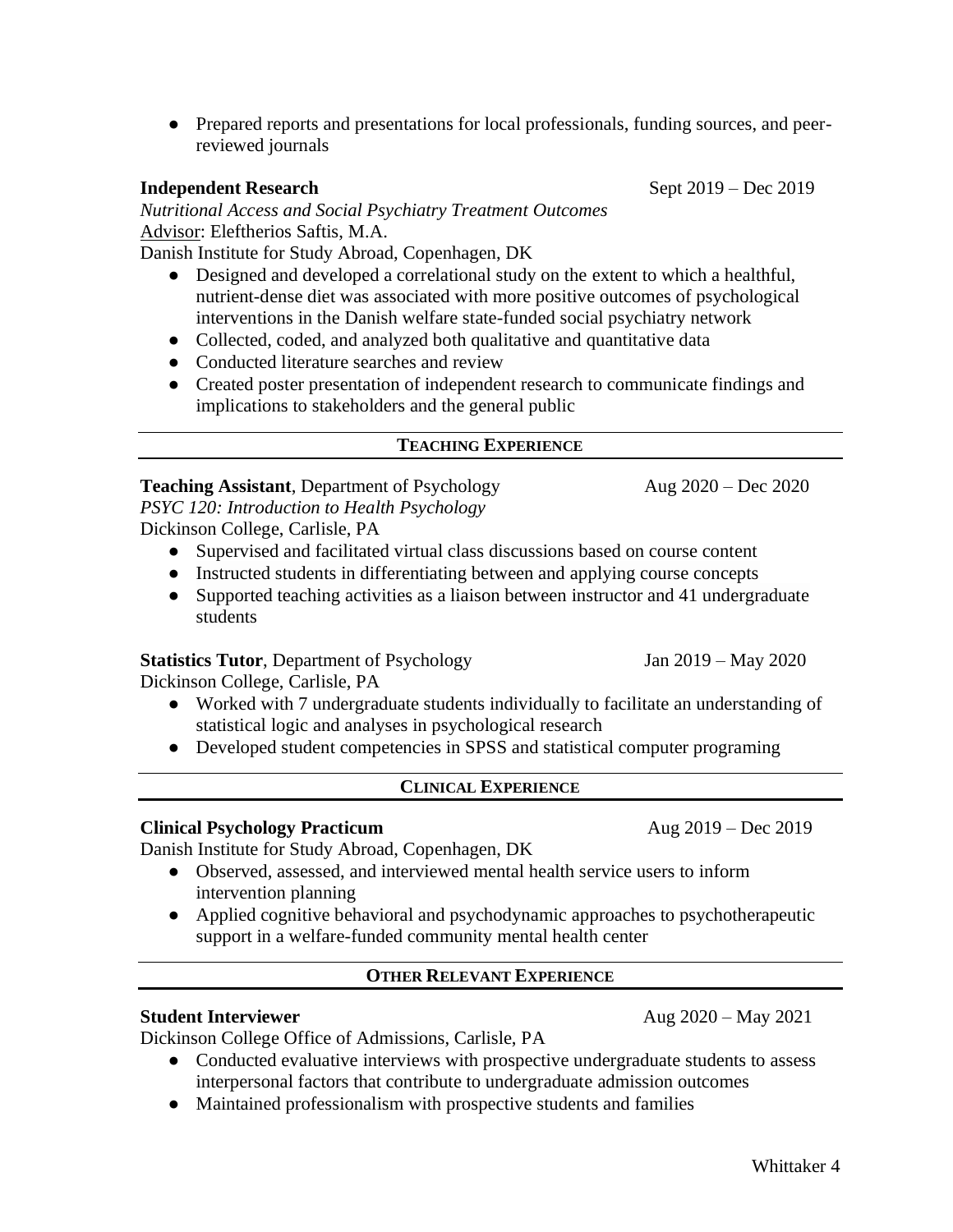• Adhered to strict confidentiality protocols regarding details of students' admission materials and decisions

# **Summer Data Assistant** June 2020 – Aug 2020

University of Massachusetts Medical School, Worcester, MA

- Worked with Director/ PI for the University of Massachusetts Medical School's MassAHEC (Area Health Education Center) Network
- Learned and used federal software to complete data entry and analysis
- Coordinated and performed data entry for the federal Annual Performance Report (USDHHS/HRSA Grant #U77HP03016), making zero errors

### **SKILLS AND COMPETENCIES**

#### **Technical Skills**

**Foreign Languages**

Qualtrics Advanced REDCap Intermediate SPSS Advanced R Intermediate

French Advanced Reading Proficiency Advanced Writing Proficiency Intermediate Speaking Proficiency